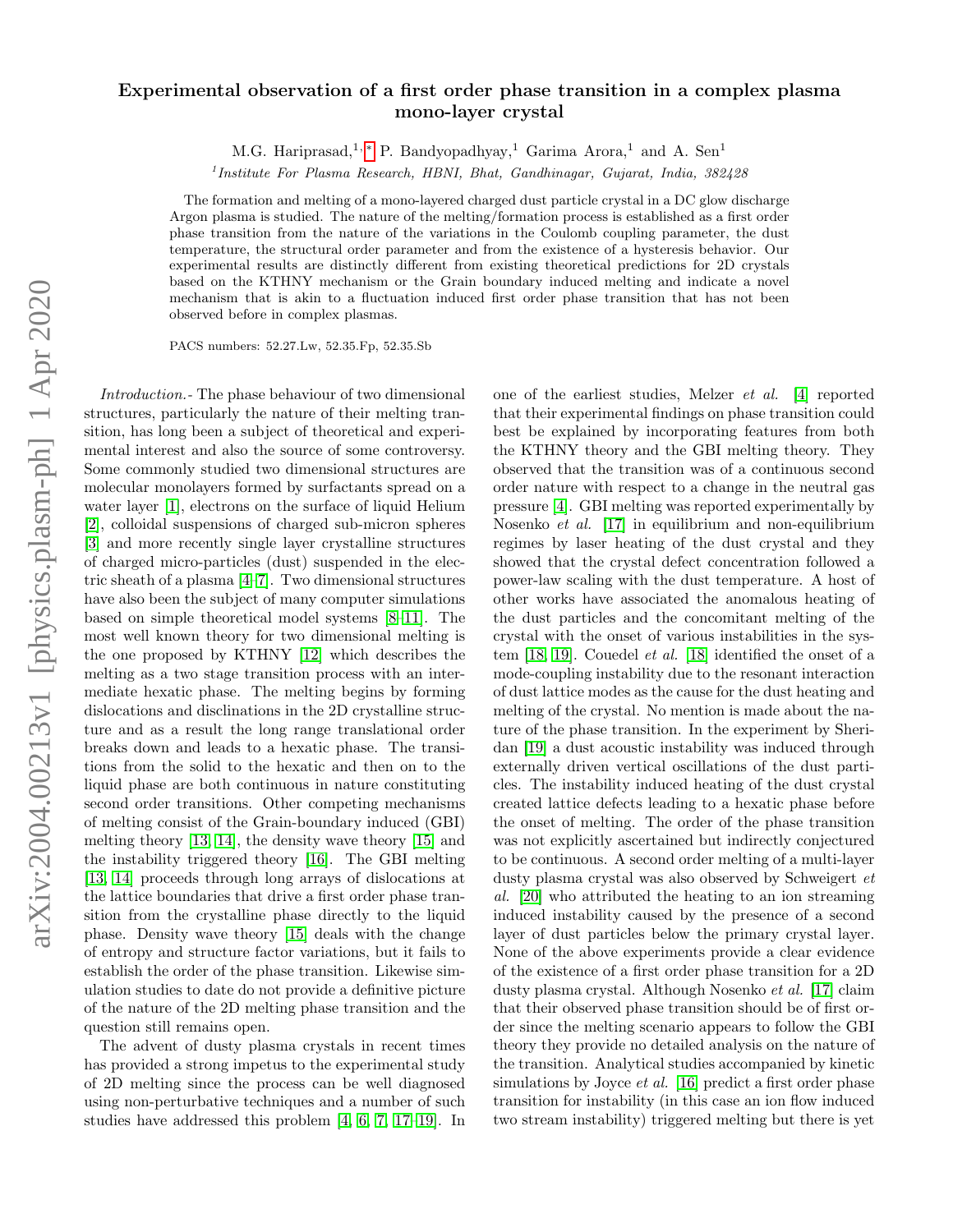no experimental verification of such a conjecture.

In this paper we report our experimental observation on the existence of a first order phase transition in the melting of a two dimensional dusty plasma crystal created in a DC glow discharge plasma. The experimental signatures supporting this claim are as follows. The Coulomb dust crystal is found to undergo an abrupt transition into the liquid state when the background neutral pressure is decreased slightly (by less than 0.2 Pa) beyond a critical pressure of  $P_c = 6.9Pa$ . At this transition point the dust temperature shows a steep rise of nearly 25 times the equilibrium temperature and the Coulomb coupling parameter also displays a sharp change. Similar behaviour is also observed in the variation of the pair correlation function and the structural order parameter. An additional experimental signature that lends further support to a first order phase transition is the existence of hysteresis when the pressure change is reversed to refreeze the crystal. Furthermore, the excitation of an unstable mode is identified in the liquid phase after the phase transition. The dynamical origin of the oscillation is not definitively known but is most likely due to the non-reciprocal wake forces from a few particles that get vertically displaced from the crystal during an early compressive phase. Hence the observed melting phenomenon closely resembles a fluctuation induced first order phase transition as has been conjectured in some past studies in other media [\[21,](#page-5-18) [22\]](#page-5-19).

Experiment.- An inverted Π-shaped Dusty Plasma Experimental (DPEx) device, as shown in Fig. [1,](#page-1-0) is used to carry out the present set of experiments [\[5,](#page-5-20) [23\]](#page-5-21). A rotary pump is connected to one of the arms of the device to evacuate the chamber to attain a base pressure of  $p = 0.1$  Pa. A long tray shaped grounded cathode and a disc shaped circular anode are used to produce the plasma. A dust dispenser is mounted on the connecting tube to dispense melamine formaldehyde (MF) mono-dispersive spherical dust particles into the chamber. Just under the dispenser, a metal circular ring is placed on the cathode to confine the dust particles in the plasma environment. A green laser and a CCD camera are used to capture the dynamics of the dust particles. correlation innet<br>the mathematic fractuation and the structural order parameters. Frame and<br>supervisor is the extendion in the particles get negatively inference, the excitation of an umber<br>stable mode is identified in th

To begin with, the experimental vessel is pumped down to the base pressure and Argon gas is then flushed several times using a mass flow controller. The chamber is pumped down to the base pressure every time for the purpose of removing the impurities from the chamber. Finally, the filling pressure is set in the range of 3-10 Pa by adjusting the pumping speed and the gas flow rate. The glow discharge Argon plasma is then initiated by applying a DC voltage in the range 300-600 V between the anode and the cathode at which the plasma current varies from 5-15 mA. Mono-dispersive spherical dust particles of melamine formaldehyde (MF) with a diameter 10.66  $\mu$ m are then introduced into the plasma by shak-



<span id="page-1-0"></span>FIG. 1: Experimental Setup

charged in the plasma environment, and levitate in the cathode sheath region where the electrostatic force acting on the particles balances the gravitational force. The cathode sheath is basically a non-neutral region around the cathode in which there always exists a strong electric field due to the presence of excess amount of ions. This space charge region is the interface region between the wall and the bulk plasma region. In the sheath the charge neutrality condition does not hold. The electrons having a velocity more than  $\sqrt{2e\phi(x)/m_e}$  ( $\phi(x)$  is being the sheath potential at a particular location  $x$ ) can enter into the sheath region whereas the ions penetrate into the sheath with a velocity higher than the Bohm velocity  $(V_B = \sqrt{K_B T_e/m_i})$ . The thermal ions in the bulk plasma gain the Bohm velocity while traveling through the pre-sheath region and as a result these high energetic ions heat up the dust particles through Coulomb collisions and ion wake induced instabilities. Later, the dust particles form a circular mono-layer that is maintained by a balance between the downward gravitational force and the upward force of the cathode sheath electric field. The circular shape is induced by a metal ring placed on the cathode just below the dispenser [\[5\]](#page-5-20). A green laser is used to illuminate the particles either in the horizontal or vertical plane and the Mie-scattered light from the dust particles is captured by a CCD camera with a frame rate of 70 frames/sec, and the data is subsequently analyzed by a particle tracking code to obtain the particle dynamics.

Results.- The experiments were carried out at a discharge voltage of 480 V with the neutral gas pressure varying from  $p = 7.5$  Pa to  $p = 5.5$  Pa at intervals of 0.1 – 0.2 Pa. For  $p = 7.5 - 6.7$  Pa, the 2D dust cloud forms an ordered state with hexagonal symmetry as depicted in Fig. [2\(](#page-2-0)a) which displays the overlapped position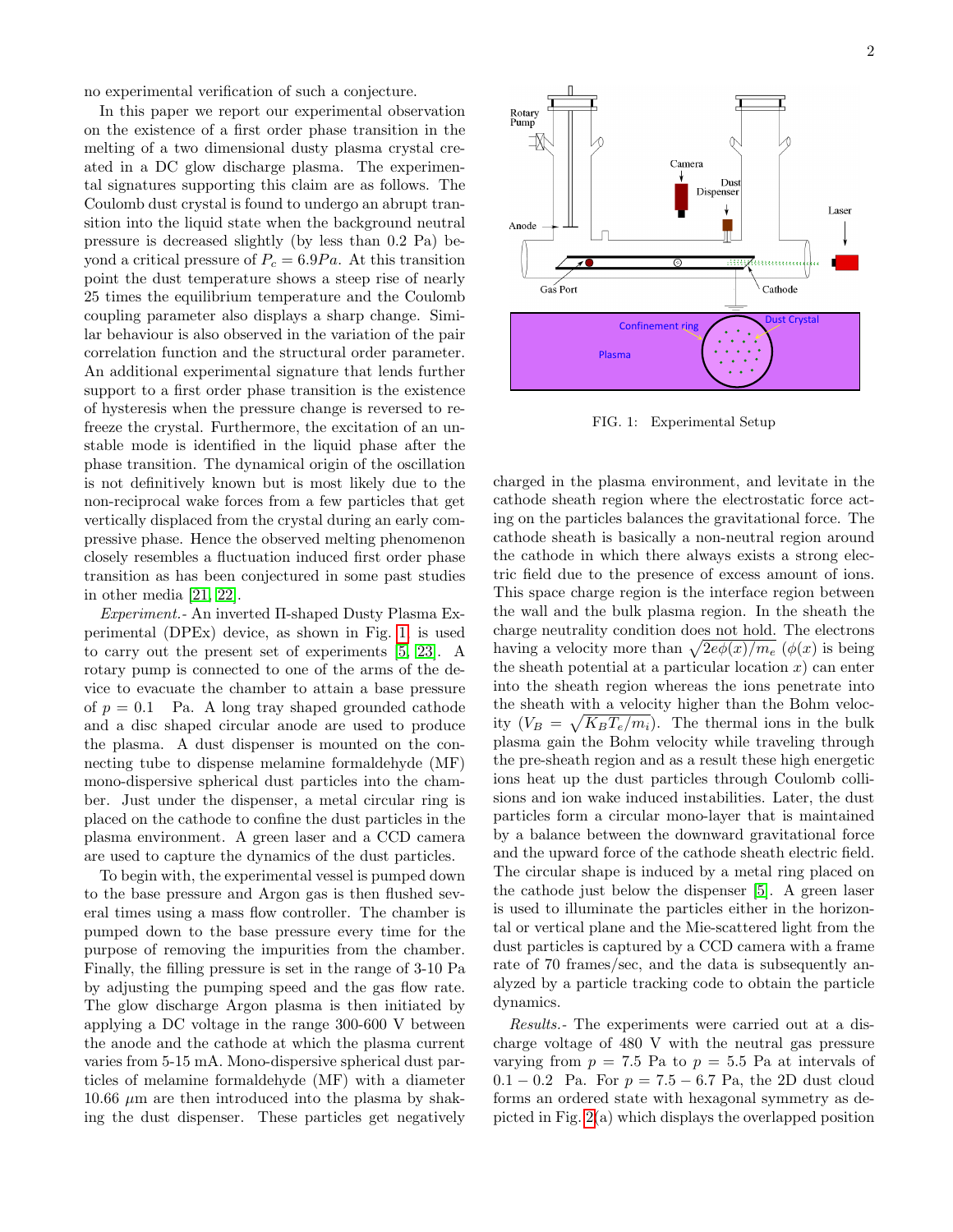coordinates of dust particles for consecutive 50 frames at a neutral pressure of 6.9 Pa . When the neutral pressure is decreased below 6.9 Pa, the crystal disintegrates into a disordered structure of a highly random nature as shown in Fig. [2\(](#page-2-0)b). Interestingly, this sudden change happens with a very negligible variation in the neutral pressure from 6.9 Pa to 6.7 Pa. The nature of this phase transition was further examined by analyzing the behavior of a number of system and statistical parameters and by employing configuration tools like the Voronoi diagram.

A comparison of the nature of the pair correlation function,  $q(r)$  [\[5,](#page-5-20) [24\]](#page-5-22), for the two states can be seen from Figs [2\(](#page-2-0)c) and [2\(](#page-2-0)d).The radial pair correlation function (RPDF) [\[24\]](#page-5-22),  $g(r)$ , is used to find the configurational order of a system. This is a measure of the probability of finding particles in the vicinity of a reference particle in the system and provides useful information regarding the structural and thermodynamical properties of a system which is useful to identify the phase state of that system. In Fig. [2\(](#page-2-0)c), which represents the ordered state of Fig.  $2(a)$ , the pair correlation function is seen to exhibit a number of periodic peaks, which is essentially a signature of a crystalline state. When the pressure is slightly reduced to 6.7 Pa the periodic peaks in the pair correlation function disappear suddenly indicating a sharp phase transition to a disordered fluid state (Fig. [2\(](#page-2-0)d)). Furthermore the reduction in  $g(r)_{max}$  (where  $g(r)_{max}$ ) is an indirect measure of the Coulomb coupling parameter), also indicates the onset of a phase transition [\[25\]](#page-5-23) from the crystalline state to a liquid state when the pressure is reduced from 6.9 Pa to 6.7 Pa. Fig. [2\(](#page-2-0)e) and (f) show the Voronoi diagrams for the pressure values of 6.9 Pa and 6.7 Pa, respectively. The hexagonal structures are marked in yellow and the red, pink, green, etc. structures correspond to other polygons. At 6.9 Pa



<span id="page-2-0"></span>FIG. 2: (a), (b) Overlapped position coordinates of dust particles for consecutive 50 frames. (c), (d) Correlation functions and (e), (f) Voronoi diagrams corresponds to (a) and (b), respectively. Fig. [2\(](#page-2-0)a), (c) and (e) correspond to  $P=6.9$ Pa whereas Fig. [2\(](#page-2-0)b), (d) and (f) are correspond to  $P=6.7$  Pa

(see Fig. [2\(](#page-2-0)e)), hexagonal structures are found throughout the Voronoi diagram which confirms the findings of the pair correlation analysis. At 6.7 Pa (after the sudden structural transition), the Voronoi diagram shows a complete breakdown of hexagonal symmetry in the system and a number of five-fold and seven-fold cells are formed throughout the dust structure. It clearly signifies the disorder in the dusty plasma system by indicating the absence of both long range and short range orders in the system. Hence, the outcomes from the structural analyses using pair correlation function and the Voronoi diagram essentially indicate that the hexagonal ordering of the dusty plasma structure is spontaneously destroyed indicating a sharp crystal to liquid phase transition.

We have next used Langevin's dynamics [\[5,](#page-5-20) [26\]](#page-5-24) to estimate the screened Coulomb coupling parameter  $(\Gamma)$  from the displacement distribution functions [\[5,](#page-5-20) [26\]](#page-5-24). Coulomb coupling parameter  $(Γ)$  is defined as the ratio of potential energy between the dust particles to the thermal energy. In a dusty plasma, it can be expressed as  $\Gamma = \frac{1}{4\pi\epsilon_0}$  $Q_d^2 f(\kappa)$  $\frac{Q_d^2 f(\kappa)}{K_B T_d a}$ , where  $f(\kappa)$  is  $3exp(-\kappa)(1 + \kappa + \kappa^2)$  for a 2D Yukawa system, where  $Q_d, K_B, T_d, a$  are the dust charge, Boltzmann constant, dust kinetic temperature, inter particle distance, respectively whereas  $\kappa$  is the ratio of inter particle distance to the Debye length. Such an analysis also provides information on the kinetic temperature  $(T_d)$  of the dust particles that can be extracted from the velocity distribution function. Fig.  $3(a)$  shows the variation of  $\Gamma$  with the neutral gas pressure. At high neutral pressures (beyond  $p = 6.9$  Pa), the coupling parameter is estimated around  $\sim 200$  and hence the dusty plasma system remains at crystalline state [\[27\]](#page-5-25) over this range of neutral gas pressure. An abrupt decrease in Γ from 200 to 8 is found when the gas pressure is reduced from 6.9 Pa to 6.7 Pa, which essentially demonstrates the phase transition of a dusty plasma crystal to a dusty plasma liquid [\[11,](#page-5-7) [27\]](#page-5-25). It is worth mentioning that the coupling parameter becomes almost twenty-five fold with a pressure variation of only 0.2 Pa, which is one of the salient features of a first order phase transition. With further decrease of neutral gas pressure (from 6.7 Pa to 5.5 Pa), the coupling parameter remains almost constant as depicted in Fig.  $3(a)$ . Vaulina *et al.* determined the phase state (whether liquid, hexatic or crystalline) of a Yukawa system by estimating the coupling parameter in their simulation study [\[11\]](#page-5-7). According to their findings, the dust system remains in liquid state when  $\Gamma$  is less than 98, the hexatic phase is between 98 and 154 and finally the crystalline state happens when  $\Gamma$  is greater than 154. In our experiments, the system directly undergoes a transition from the crystal to a liquid state without an intermediate hexatic phase in contrast to the theoretical predictions of the KTHNY theory [\[12\]](#page-5-8). The order of a phase transition is usually determined from the nature of the change of various thermodynamic parameters. Our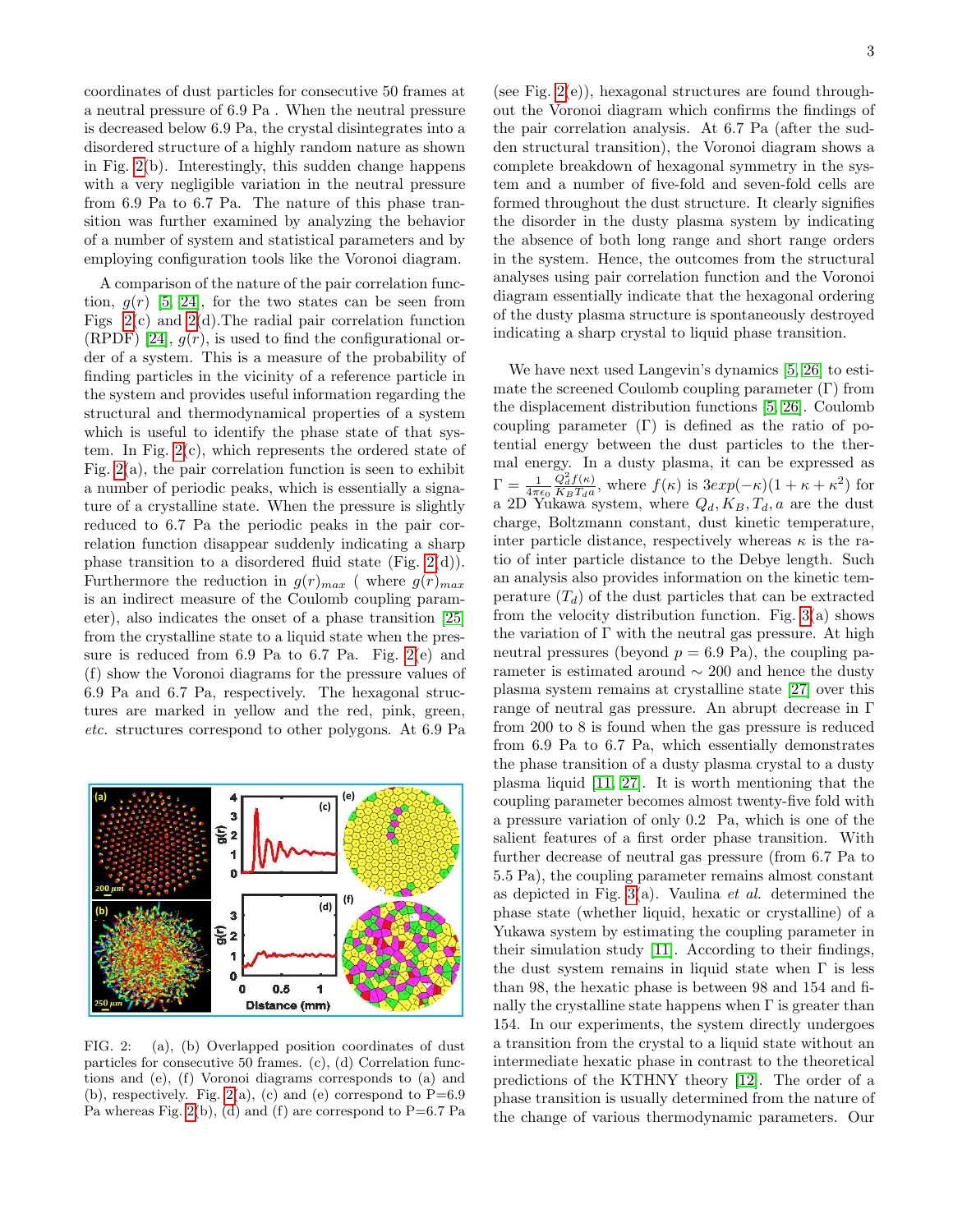4



<span id="page-3-0"></span>FIG. 3: Variations of (a) Coupling parameter (b) Dust kinetic temperature and (c) Structural Order parameter with neutral gas pressure

use of the Coulomb coupling parameter for such a purpose is justified as it intrinsically includes the variation in the specific heat capacity, the entropy and the internal energy as demonstrated in the simulation studies of Vaulina et al. [\[11\]](#page-5-7). Another signature of the sharp first order transition is seen in the variation of the dust temperature with pressure as shown in Fig. [3\(](#page-3-0)b). A sudden rise in dust temperature from 2 eV to 50 eV is observed during the transition from the crystal phase to the liquid phase. The possible underlying mechanism of this instantaneous heating will be discussed shortly.

Furthermore, based on the Voronoi diagram analysis [\[28\]](#page-5-26), one can define a structural order parameter  $P = \frac{N_H}{N_T} * 100$ , where  $N_H$  and  $N_T$  are the number of hexagonal structures and the total number of polygons in the Voronoi diagram, respectively. So the higher the number of hexagons, the higher will be the order parameter causing the dust cluster to approach an ordered structure. Fig.  $3(c)$  shows the structure parameter to experience a jump from  $P = 85\%$  to  $P = 40\%$  during the phase transition. It shows the instantaneous generation of five-fold, seven-fold symmetries along with different kinds of defects in the structure. Hence, the findings from all of the above analyses, namely, the pair correlation function, the Voronoi diagram, the Coulomb coupling parameter, the dust temperature and structural order parameter strongly indicate the existence of a first order phase transition of the dusty plasma from a crystalline state to a liquid state due to a small change in the background pressure.

To further ascertain the first order nature of the phase transition, another set of experiments was carried out in which the pressure parameter was reversed after the transition to the liquid state in order to refreeze to a crystal state. The refreezing was found not to occur at the same equilibrium pressure but to exhibit a hysteresis behavior. Such a hysteresis behavior of the Coulomb coupling parameter with respect to the neutral gas pressure is plotted in Fig.  $3(a)$  where it is seen that the dust cluster initially gets frozen (liquid to solid) at  $p = 6.9$  Pa

in the rising phase of the neutral gas pressure but the same dust cluster is melted back at  $p = 6.6$  Pa when the neutral pressure is reduced to its initial value. These sharp changes from liquid to crystal and crystal to liquid phases transition are observed at  $6.7 - 6.9$  and  $6.8 - 6.6$ Pa, respectively. Such a hysteresis phenomenon is a typical signature of first order phase transitions and provides further support to our conclusions arrived at from other experimental analyses.



<span id="page-3-1"></span>FIG. 4: Side images of (a) Crystalline state (b) Liquid state at neutral pressures of 6.9 Pa and 6.7 Pa, respectively. (c) Power spectra of the particle fluctuations of (a) shown as a solid curve and of (b) shown as a dashed curve.



<span id="page-3-2"></span>FIG. 5: In-plane fluctuation spectra in crystal state just before melting.

To further explore the dynamics of the dust particles during the phase transition, we switched the orientation of the laser to illuminate the particles in the plane vertical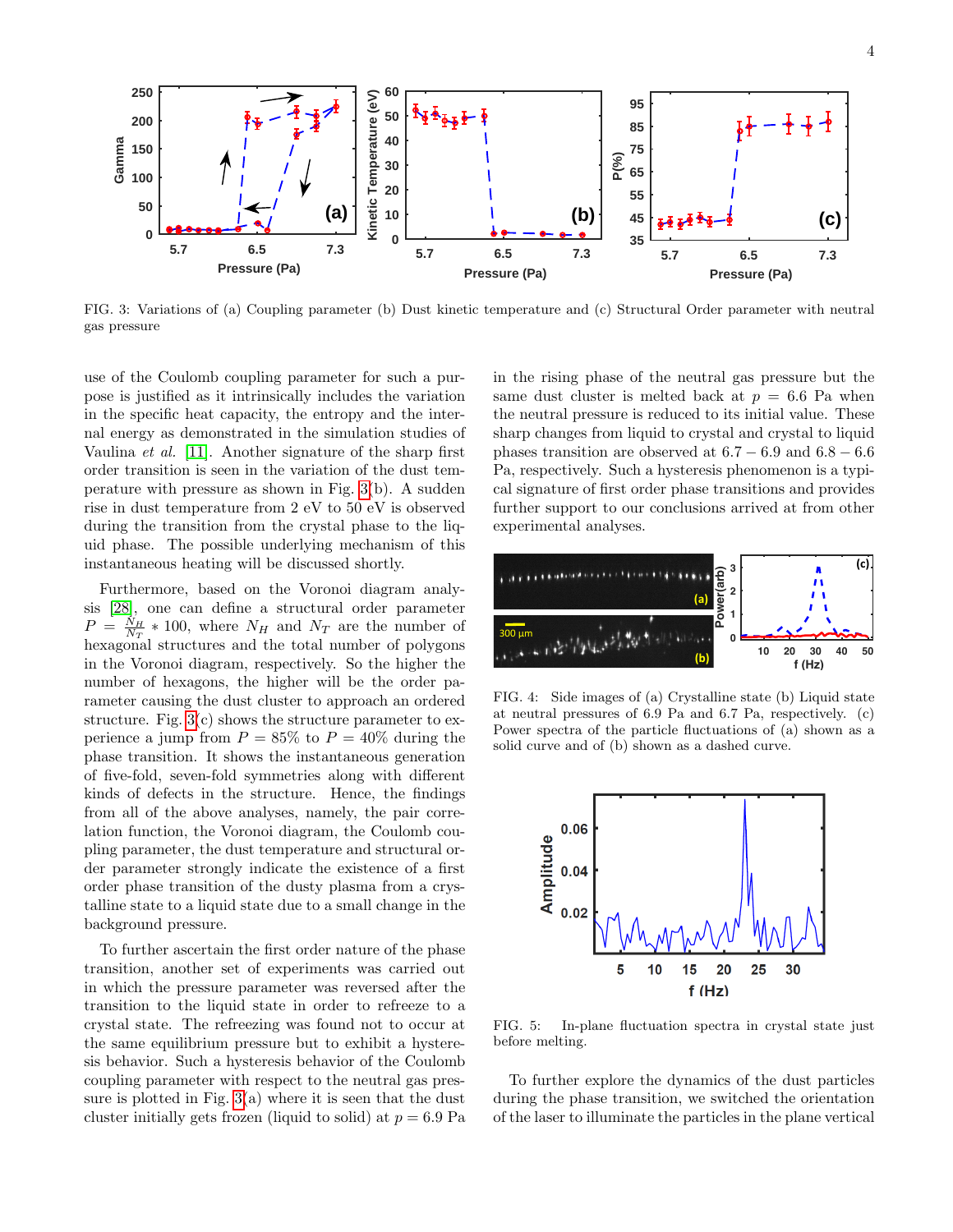5

to the plane of the crystal and the camera was mounted in such a way that it captured only the images in this plane. Some typical images in this configuration for two different cases are presented in Fig. [4.](#page-3-1) In the crystalline state as shown in Fig. [4\(](#page-3-1)a), the dust particles are aligned in one line and correspond to a mono-layer of a dust crystal whereas at lower pressure large vertical fluctuations set in as is evident from Fig. [4\(](#page-3-1)b). When the neutral gas pressure is reduced to a small value below a threshold pressure  $p = 6.9$  Pa, the plasma crystal gets compressed (as recently reported by Hariprasad et al. [\[5\]](#page-5-20)) and as a result some particles get displaced vertically which in turn heats the crystal and the dust temperature rises from 2 ev to 50 ev. This large heating due to the vertically displaced particles can be attributed to the formation of ion wake structures beneath the crystal layer. The formation of an ion wake resulting in a non-reciprocal force can then trigger an instability in the system as has been predicted in the past [\[20,](#page-5-17) [29\]](#page-5-27). Ichiki et.al [\[29\]](#page-5-27) have demonstrated both experimentally and through simulation studies the formation of a hot crystal and a continuous two-step melting occuring due to the presence of ion wakes. By contrast, in our experiment, the anomalous heating of the crystal and its melting appears to occur in one single step. One significant difference between our experiment and that of Ichiki et.al [\[29\]](#page-5-27) is that in their experiment there always existed a large dust particle beneath the monolayer right from the beginning and hence gave rise to a continuous heating from the wake effects. In our experiments, a mono-layer of dust particles forms at a higher pressure which then suddenly breaks up due to fluctuations at the lower neutral gas pressure. The sudden onset of vertical fluctuations seems to be the key reason for the single step heating and first order phase transition observed in our experiments.

In order to verify the presence of an unstable mode we have also investigated the mode spectra of the vertical oscillations in both the crystalline and the liquid states using the side images as shown in Fig.  $4(c)$ . As can be clearly seen the power spectrum for the crystalline state is quite broad and flat (solid curve) indicating the thermal fluctuations of the particles whereas the liquid state shows a large peak corresponding to large amplitude vertical oscillations. The existence of such an oscillation and its experimental coincidence with the crystal melting bears close resemblance to the onset of fluctuation induced first order phase transitions reported in other media like isotropic di-block co-polymers [\[21\]](#page-5-18), an-isotropic graphite [\[22\]](#page-5-19), etc. and indicates the availability of a new phase transition channel for two dimensional Coulomb crystals. To further establish the unique nature of this transition channel we have also looked for any evidence of some of the other mechanisms of melting such as the Mode Coupling Instability (MCI) that were invoked in earlier studies [\[30](#page-5-28)[–33\]](#page-5-29). One of the distinct features of the MCI is the existence of mixed polarization wave modes

(hybrid modes) arising due to the coupling between the transverse (vertical) modes and the in-plane longitudinal modes. A physical consequence of such a coupling is that traces (signatures) of the vertical mode can be detected in the in-plane fluctuation spectrum, namely the phonon spectrum. A detailed phonon spectrum of a dusty crystal was obtained by Nunomura et al [\[34\]](#page-5-30) and displayed in the form of dispersive curves within a Brillouin zone. For our present objective we do not need such detailed dispersive curves; rather a simple and convenient way to identify the longitudinal oscillations is by looking at the frequency power spectrum of the in-plane fluctuations in the particle positions. The signature of an MCI process (hybrid modes) would then show up in that spectrum by the presence of a peak corresponding to the vertical frequency. We have looked for such a signature by constructing the in-plane fluctuation spectrum from our experimental data of the crystalline state just before melting and this is shown in Fig. [5.](#page-3-2) As can be seen that there is no signature of the unstable vertical mode of 30 Hz frequency (see Fig.  $4(c)$ ) in the in-plane spectra. One only sees the presence of an in-plane mode of 24 Hz as shown in Fig. [5.](#page-3-2) In addition, the melting is found to be initiated all over the crystal unlike the MCI melting in which the melting initiates from the centre (high density region) and then leads to a flame propagation which melts the full crystal over time [\[31\]](#page-5-31).

Conclusions.- In conclusion, a first order phase transition in a two dimensional dusty plasma crystal has been experimentally observed and validated using a number of diagnostic tests. These include analysis of the nature of changes in the structural order parameter, the Coulomb coupling parameter and the dust temperature. All of these experience sharp changes with a negligible change of neutral gas pressure from a critical pressure value. Additional support is provided by the existence of hysteresis in the transition process. The phase transition is also accompanied by the onset of large vertical oscillations which ostensibly act as the source for the anomalous heating and melting of the crystal. Our results suggest a novel mechanism for a solid to liquid phase transition in a two dimensional dusty plasma crystal that has not been observed before and that has strong similarities with fluctuation induced transitions conjectured in other two dimensional systems. Our findings can be the basis for future experimental, theoretical modeling and numerical simulation studies of this mechanism that can not only provide rich insights into the behavior of strongly coupled two dimensional plasma systems but also help develop useful linkages with the dynamics of a wider set of two dimensional crystalline systems.

Acknowledgement. AS is thankful to the Indian National Science Academy (INSA) for their support under the INSA Senior Scientist Fellowship scheme.